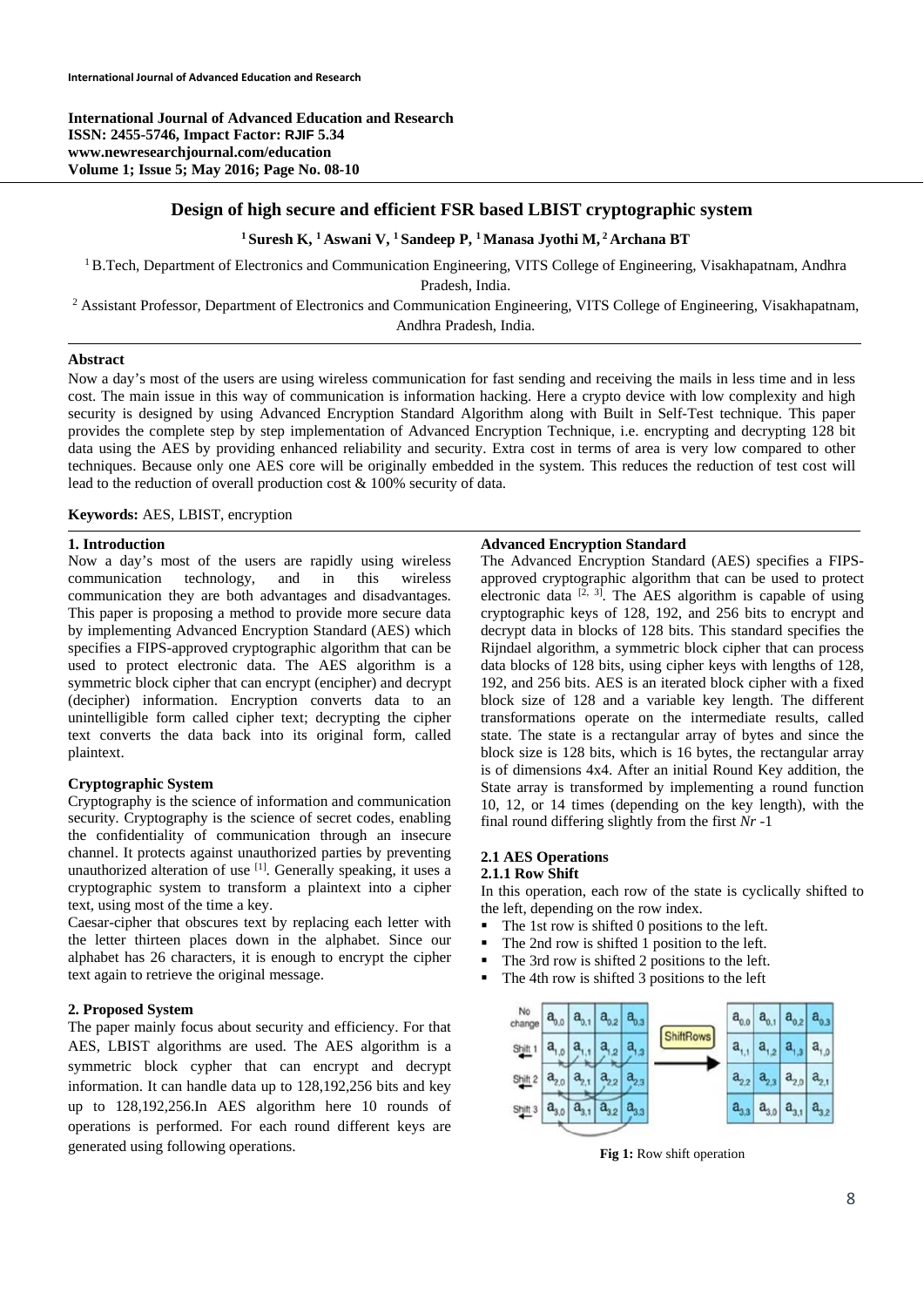#### **2.2 Substitutions**

The Sub Bytes operation is a non-linear byte substitution, operating on each byte of the state independently. Since the S-Box is independent of any input, pre-calculated forms are used, if enough memory (256 bytes for one S-Box) is available. Each byte of the state is then substituted by the value in the S Box whose index corresponds to the value in the state:

$$
a(i,j) = S \, Box[a(i,j)] \qquad \qquad ---(1)
$$



**Fig 2:** Block Diagram

#### **3. XOR with Variable**

In this operation, a Round Key is applied to the state by a simple bitwise XOR. The Round key is derived from the Cipher Key by the means of the key schedule. The Round Key length is equal to the block key length  $(=16$  bytes).

It is very important to know that the cipher input bytes are mapped onto the state bytes in the order *a0,0, a1,0, a2,0, a3,0, a0,1, a1,1, a2,1, a3,1...* and the bytes of the cipher key are mapped onto the array in the order *k0,0, k1,0, k2,0, k3,0, k0,1, k1,1, k2,1, k3,1...* At the end of the cipher operation, the cipher output is extracted from the state by taking the state bytes in the same order. AES uses a variable number of rounds, which are fixed: A key of size 128 has 10 rounds. A key of size 192

has 12 rounds. A key of size 256 has 14 rounds.

During each round, the following operations are applied on the state:

- 1. Sub Bytes: every byte in the state is replaced by another one, using the Rijndael S-Box
- 2. Shift Row: every row in the 4x4 array is shifted a certain amount to the left.
- 3. Mix Column: a linear transformation on the columns of the state.
- 4. Add Round Key: each byte of the state is combined with a round key, which is a different key for each round and derived from the Rijndael key schedule.

Implementation of AES is performed with the Cipher Key expansion  $[4, 5]$ . Input cipher key is expanded, whose size varies between 128 and 256 bits into a larger key, from which different Round Keys can be derived. The S-Box values can either be calculated on-the-fly to save memory or the pre calculated values can be stored in an array. It is known already that Rotate takes a word (a 4-byte array) and rotates it 8 bit to the left. Since 8 bit correspond to one byte and our array type is character (whose size is one byte), rotating 8 bit to the left corresponds to shifting cyclically the array values one to the left

## **4. Result**

Here AES-based cryptographic core system is implemented using the Xilinx software. The data size considered here is 128 bits three addition modes are added to the current mission of the AES crypto core. One for pseudo- random test pattern generation & one for signature analysis. Efficiency of these three modes has been demonstrated. Extra cost in terms of area is very low compared to other techniques. Because only one AES core will be originally embedded in the system. This reduces the reduction of test cost will lead to the reduction of overall production cost & 100% security of data.

|              | Messages                                                                        |                                                      |                            |                                            |                                    |                                                                                                                       |                 |                |                   |                 |                   |   |
|--------------|---------------------------------------------------------------------------------|------------------------------------------------------|----------------------------|--------------------------------------------|------------------------------------|-----------------------------------------------------------------------------------------------------------------------|-----------------|----------------|-------------------|-----------------|-------------------|---|
|              | bist of                                                                         | 1                                                    |                            |                                            |                                    |                                                                                                                       |                 |                |                   |                 |                   |   |
|              | bist.ist                                                                        | ı                                                    |                            |                                            |                                    |                                                                                                                       |                 |                |                   |                 |                   |   |
|              | bist (th)                                                                       | a                                                    |                            |                                            |                                    |                                                                                                                       |                 |                |                   |                 |                   |   |
|              | pistint1 en                                                                     | <b>ULERRILLI REEFEREE LULEREE LE</b>                 |                            |                                            |                                    | <u>IN A 400 A BHACA AN ISBIDIR AILEAN AN AILEAN AGACH AILEAN AN AILEAN AILEAN AILEAN AN AILEAN AILEAN AILEAN AN A</u> |                 |                |                   |                 |                   |   |
|              | $\rightarrow$ (bscirt2 de                                                       | 0011100000000101100000000001110000                   |                            |                                            |                                    |                                                                                                                       |                 |                |                   |                 |                   |   |
|              | bistint3 ley                                                                    |                                                      |                            |                                            |                                    |                                                                                                                       |                 |                |                   |                 | te sono omo       |   |
|              | <b>B</b> bistinuti                                                              |                                                      | <b>boommune</b>            |                                            | momme.                             |                                                                                                                       |                 |                |                   |                 |                   |   |
| $+5.4$       | fost cut2                                                                       | 010100000011000001100000011011100                    | 111111111111111            |                                            | mmmm                               | <b>TOTHER</b>                                                                                                         | hmmm            | 2001111        | 01101101          | 30001101        | To support office |   |
|              | <b>B</b> <sup>2</sup> lost cut1                                                 | ,,,,,,,,,,,,,,,,,,,,,,,,,,,,,                        | <b>TELEFORE CONTRACTOR</b> |                                            |                                    | <b>TOTORIA LIBERTA LIBBOAR DELLER DELLER DELLER LIBERT</b>                                                            |                 |                |                   |                 |                   |   |
|              | $B^{\prime\prime}$ (bota $B$ )                                                  | 010100000111000011000000110111000                    |                            |                                            |                                    | ELLEBELLEBELLE ENCODER. TO1:001. INDOODO. 2000:111 IO:101:01: 200:101 21:001:00.                                      |                 |                |                   |                 |                   |   |
|              | <b>BistFast</b>                                                                 |                                                      |                            |                                            |                                    |                                                                                                                       |                 |                |                   |                 |                   |   |
|              | $\blacksquare$ fost will en                                                     | ,,,,,,,,,,,,,,,,,,,,,,,,,,,,,                        |                            |                                            |                                    |                                                                                                                       |                 |                |                   |                 |                   |   |
|              | <b>B</b> Costan do                                                              | 100100110000100000011000000000001019                 |                            |                                            | 301110010. 31110010.               |                                                                                                                       | $311001001$ .   | 200001         | 200100108 2100100 |                 |                   |   |
|              | <b>D</b> <sup>4</sup> (bstw3 key                                                | 1111100001010100010100010100010                      | 000000101111110000         |                                            | <b><i>SIGNORIA</i> RADIO BELLE</b> |                                                                                                                       | 01011011 201011 |                | 301101111-0101111 |                 | 310111111         |   |
| -54          | <b>DISCINA REYOUT</b>                                                           | 1111110000010100002030001010001                      | 00.000                     | 001010110111111000                         |                                    | Estósos t                                                                                                             |                 | teche sche     |                   |                 |                   |   |
|              | foscials erout                                                                  |                                                      | 18888888                   |                                            |                                    |                                                                                                                       |                 |                |                   |                 |                   |   |
|              | <b>B</b> paties and                                                             | 001110061011000111101101010100                       | <b>BROOK</b>               | inas socialist                             |                                    |                                                                                                                       |                 | 3311011        |                   |                 |                   |   |
| $\mathbf{e}$ | both levot                                                                      | 1111110000101010001510001010001                      | <b>THEFT</b>               | 001010110111111000                         |                                    | 10101011                                                                                                              |                 | Ed 61.101      |                   |                 | 11011111          |   |
| $\pm 5.$     | but iv8 most                                                                    | <b>BIBBBBBBBBBBBBBBBBBBBBBB</b>                      | 11111111                   |                                            |                                    |                                                                                                                       |                 |                |                   |                 |                   |   |
| -54          | <b>Doctive</b> deput                                                            | 000 11000 1011000111000110101010001                  |                            | <b>ALL A RAIL OF \$1011001031000001111</b> |                                    | 3901111                                                                                                               | 11110011.       | <b>RESIDEN</b> | 11010110          | <b>Stratoro</b> | <b>MINICOL</b>    |   |
|              | beloid                                                                          |                                                      |                            |                                            |                                    |                                                                                                                       |                 |                |                   |                 |                   |   |
|              | <b>Dist Librar</b>                                                              |                                                      |                            |                                            |                                    |                                                                                                                       |                 |                |                   |                 |                   |   |
| $-500$       | <b><i>fastiutiling</i></b>                                                      | ,,,,,,,,,,,,,,,,,,,,,,,,,,,,                         | ,,,,,,,,,,,,,,,            |                                            |                                    |                                                                                                                       |                 |                |                   |                 |                   |   |
|              | <b>fostulidation</b>                                                            | ,,,,,,,,,,,,,,,,,,,,,,,,,,,,                         |                            |                                            |                                    |                                                                                                                       |                 |                |                   |                 |                   |   |
|              | fostjulijas veg                                                                 | <b><i>ATABAKANIANIA KARABAKANIANIA (K.K.) 11</i></b> |                            | <b><i>BERRIERESSERIES</i></b>              |                                    |                                                                                                                       |                 |                |                   |                 |                   |   |
|              | <b>S</b> Ibstilli                                                               |                                                      |                            |                                            |                                    |                                                                                                                       |                 |                |                   |                 |                   |   |
|              | <b>Betuble</b>                                                                  |                                                      |                            |                                            |                                    |                                                                                                                       |                 |                |                   |                 |                   |   |
|              | $\bullet$ $\bullet$ $\bullet$ $\bullet$ $\bullet$ $\bullet$ $\bullet$ $\bullet$ | 0011100000000001010000000000110000                   |                            |                                            |                                    |                                                                                                                       |                 |                |                   |                 |                   |   |
|              | (bstall@daout                                                                   | 10010110000103000111000000001010                     | 811001001                  |                                            | tra a rementa                      | 3111010                                                                                                               |                 | 2000001        | 00109103          | 100100          |                   |   |
| -56          | <b>Documents</b>                                                                | 100101100001000001110000000010110                    | 01100100                   |                                            |                                    |                                                                                                                       |                 | mm             | nn ton            | <b>FRIDA</b>    | amarse            | m |
|              | <b>Shielold</b>                                                                 |                                                      |                            |                                            |                                    |                                                                                                                       |                 |                |                   |                 |                   |   |
|              | <b>Tables</b>                                                                   | 1190 ts                                              |                            |                                            | 20 S                               | 400 rs                                                                                                                |                 |                | $+00$ ms          |                 |                   |   |

**Fig 3:** AES algorithm simulation output.